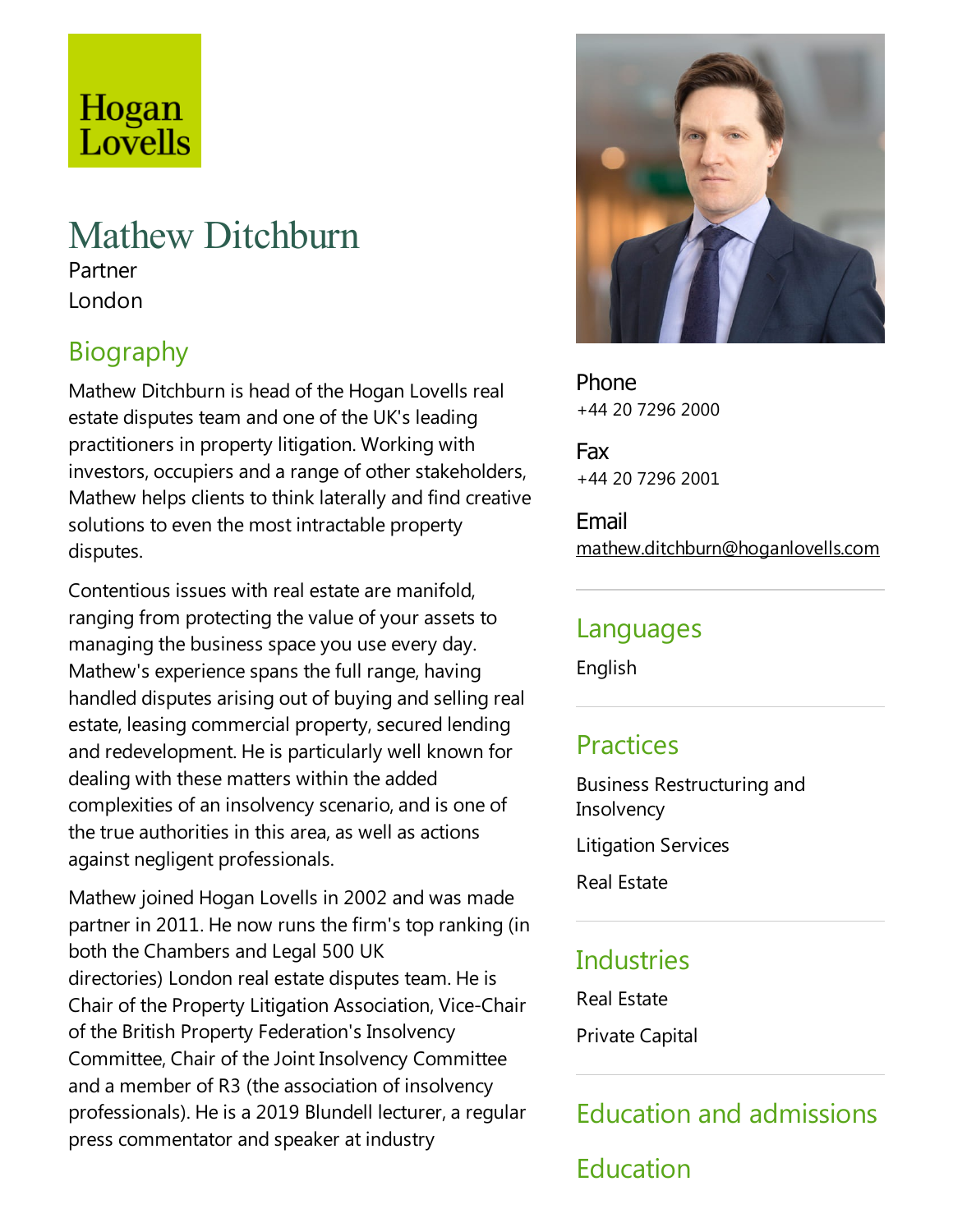conferences. In their latest editions, Chambers placed Mathew as a Band 1 practitioner in his field and the Legal 500 named him in their Hall of Fame.

## Representative experience

Obtaining forfeiture of a 125 year lease of a department store for failure to trade unless liquidators completed asale within 3 months.

Achieving victory at court for landlords to be reimbursed rental discounts imposed under a company voluntary arrangement (CVA) following the collapse of retailer BHS.

Successfully defending KPMG as liquidators of the Peacocks retail chain against court action by a utilities company for over £1m in unpaid charges.

Winning a landmark case for EY as administrators of the Luminar nightclub group about the payment of rent as an expense of the administration.

Acting for a bank in professional negligence proceedings against solicitors and valuers, securing multi-million pound settlements through mediation.

Scoring akey Court of Appeal victory on EU sanctions to enable a sovereign wealth fund to enforce a  $£12.5m$ property loan through bankruptcy proceedings.

Securing permission to forfeit the leases of five retail park units in High Court litigation against the administrators of a nationwide retail chain.

Representing landlords in leading reported cases concerning the New Look and Regis UK CVA challenges.

In a ground-breaking case, forming an ad hoc group of NCP's landlords and acting for them in successfully opposing the company's restructuring plan.

Acting for the institutional landlord owner of an Oxford Street flagship store in successful proceedings against the former tenant's quarantor to recover  $£5m$  in unpaid rent.

Inns of Court School of Law, London The University of Nottingham

## **Memberships**

Property Litigation Association

Associate Member of R3 (Association of Insolvency Professionals)

Joint Insolvency Committee